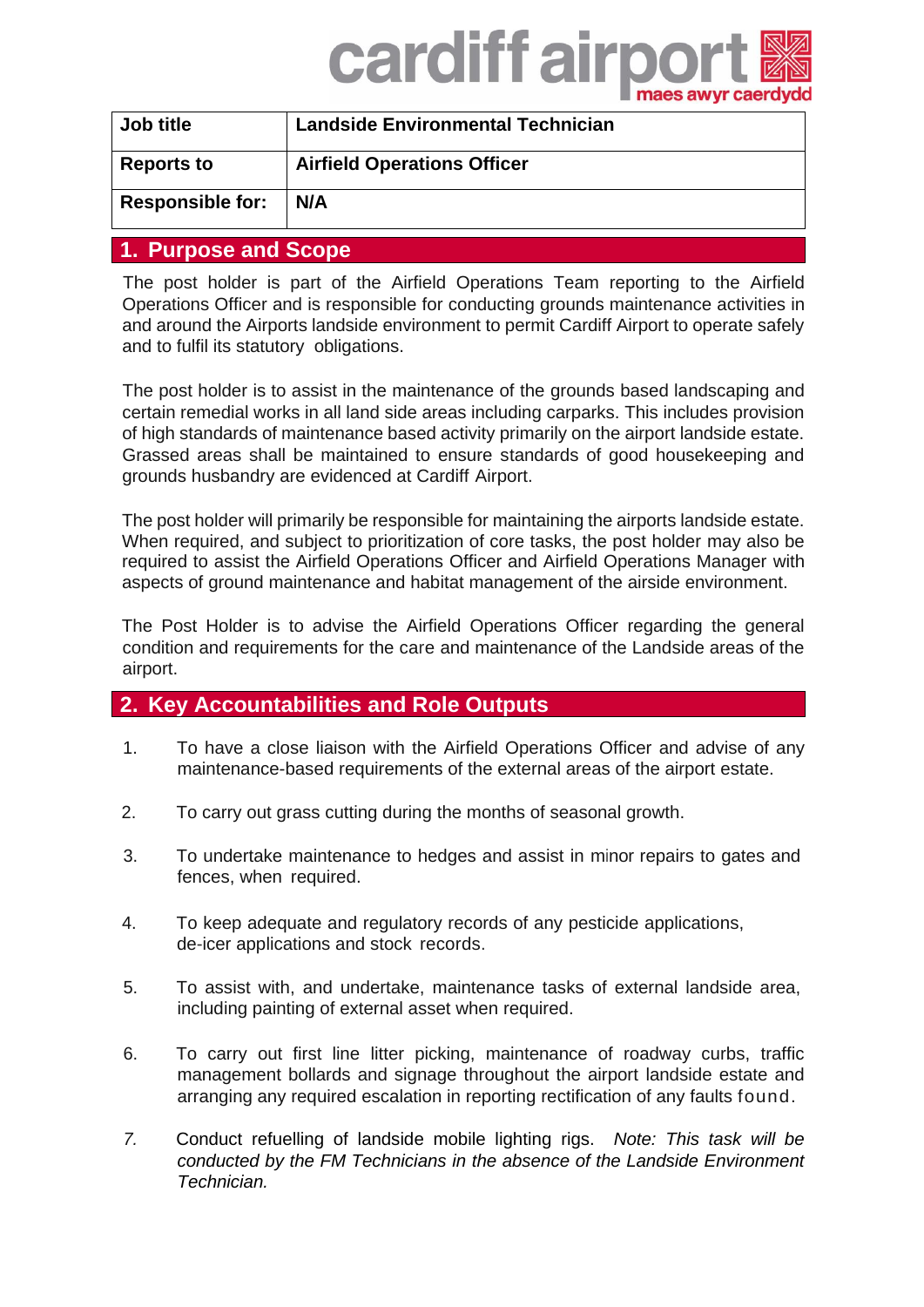- 8. To be on call, to assist in implementing the winter operations plan, including applications of anti.-icing product to all Landside areas
- 9. To assist the Airfield Operations Officer and Head of Quality Health, Safety and Environmental in the periodic water sampling of the Fire training ground reed bed, water run off interceptors and ponds.
- 10. To escort various contractors, who require access in airside locations, using local knowledge of the airport to assist with ongoing works and projects.
- 11. To be available for special events held at Cardiff Airport; duties to include, car park management, escorting and assisting where required.
- 12. To respond as an escort in the event of an emergency during working hours.
- 13. To assist other departments when required, to ensure a smooth operation is maintained throughout.
- 14. To support the Airfield Operations Officer and Airfield Operations Manager by attending Operations Team and Safety related meetings.
- 15. To advise the Airfield Operations Officer, and Senior Managers, of any environmental events e.g.: flooding, spillages, and unsafe practices.
- 16. When requested, assist the recycling operatives to maintain a clean and tidy Waste Management compound and, where all equipment is stored and maintained.
- 17. The post-holder will be required to undertake additional duties, commensurate with this post, as required.

#### **3. Health and Safety:**

It is our intention to demonstrate an ongoing commitment to improving health and safety at work throughout the airport. We will comply with all requirements of health and safety legislation.

In order to do this, all staff must have a good awareness and understanding of health and safety hazards and risks that may affect themselves, passengers or other people on-site and must comply at all times with excellence in conduct, behaviour and attitude.

Senior management will ensure that:

- Adequate resources are provided for health and safety;
- health and safety is adequately assessed, controlled and monitored;
- Our people are actively involved in all aspects of creating and maintaining a healthy and safe working environment.
- It shall be the duty of every employer to ensure, so far as is reasonably practicable, the health, safety, and welfare at work of all his employees.